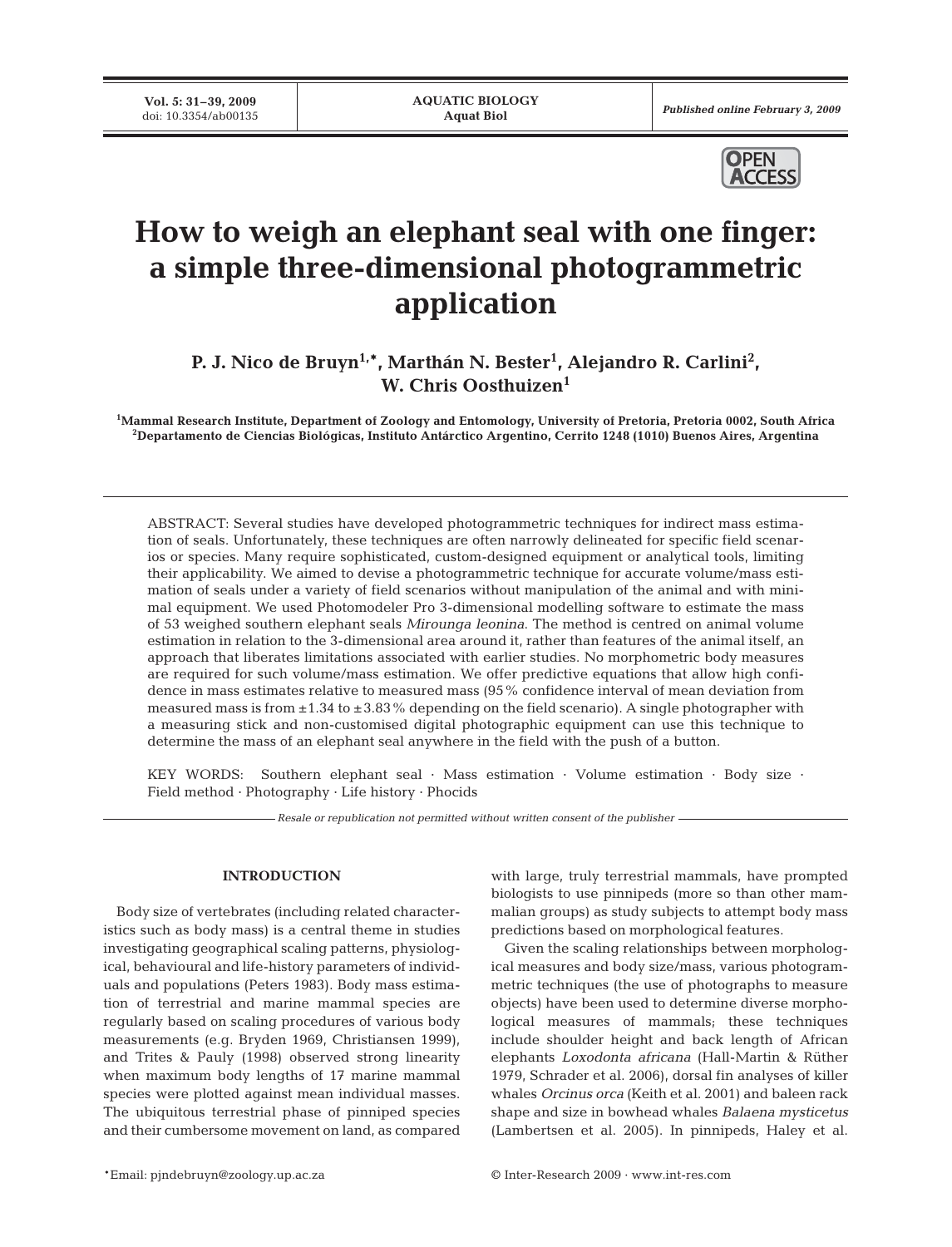(1991) initiated photogrammetric use for body mass estimation in northern elephant seals *Mirounga angustirostris*, while Bell et al. (1997) applied a combined photogrammetric and morphometric technique of estimating body mass in southern elephant seals *Mirounga leonina*. However, the constraints under which current methods of photogrammetry can be used to accurately estimate seal mass are rigid. Animals have to be on a completely flat surface (e.g. hard/packed sandy beach), lying straight in ventral recumbency with no tolerance for movement, and the images captured when the animal has inhaled completely (Haley et al. 1991, Bell et al. 1997). The photographer is required to know the exact distance between the camera and the seal and scaling measure. More recently, Ireland et al. (2006) and Waite et al. (2007) made significant advances using new technology to estimate the masses of Weddell seals *Leptonychotes weddellii* and Steller sea lions *Eumetopias jubatus*, respectively. These methods have increased the accuracy of mass estimation for the particular species, but introduced (or maintained) various constraining field procedures, restricting their use in the field. The Ireland et al. (2006) method requires customised photographic equipment that is bulky and impractical in situations where the only method of traversing large distances between study subjects is by walking. Proffitt et al. (2008) successfully improved the photogrammetric mass estimation and confidence of the Ireland et al. (2006) procedure, by post hoc body form analysis using elliptical Fourier decomposition. However, the study did not simplify the field photographic component. The Waite et al. (2007) technique required sophisticated targeting on the seal and synchronized images from different angles to allow the 3-dimensional modelling of the subjects and required best estimates to remain morphologically correlated. Thus, all these methods require physical contact with the animal to acquire a morphometric measure or to manipulate posture. Restricted accessibility to haul-out locations, uneven substrates at haul-out sites, adverse weather conditions, and the behaviour of wild seals render all of these methods largely unsuitable for extensive and simple field implementation.

We report on a novel 3-dimensional photogrammetric field technique for mass estimation of pinnipeds without many of the abovementioned constraints. This technique is based on a volumetric estimation method that requires only one photographer with a digital camera and a calibrated measuring stick in the field. The technique was developed with the logistical challenges of isolated study areas and with varying substrate topography in mind. Additionally, analyses can be performed with a non-customised commercially available software package.

## **MATERIALS AND METHODS**

**Study area.** The present study was conducted through several seasons between April 2006 and February 2008 at Antarctic-maritime Bouvetøya (BVT) (54° 25' S, 03° 20' E), Stranger Point on King George Island (KGI) in the South Shetlands ( $62^{\circ}$  14' S,  $58^{\circ}$  40' W) and sub-Antarctic Marion Island (MI) (46° 54' S, 37° 45' E). Beach topography varied considerably between the 3 localities and within each site, ranging from flat sandy or pebble strewn to heavily bouldered substrates, sometimes covered in kelp and/or snow and ice, i.e. heterogeneity in beach topography that severely negates the use of existing photogrammetric techniques.

**Field techniques.** Fifty-three southern elephant seals *Mirounga leonina* of both sexes and varying age classes (Table 1) were weighed and photographed according to the procedures set out below.

*Weighing procedure:* Animals at MI and KGI were immobilised using an intramuscular dose of ketamine hydrochloride (2.4 to 6.2 mg  $kg^{-1}$  estimated body weight) (Bester 1988), while animals at BVT were immobilised using an intravenous dose of zolazepam: tiletamine (1:1) (Zoletil;  $\sim 0.5$  mg kg<sup>-1</sup>) after temporary restraint of the seal using the canvas head-bag technique (McMahon et al. 2000). Animals were then weighed in either a net stretcher or a broad strapping suspended from a load cell (different manufacturers depending on the location), attached to a block-andtackle and suspended from either a steel, aluminium, or carbon-fibre tripod. Seal mass  $(\pm 0.5 \text{ kg})$  was corrected in all cases for additional mass resulting from nets or strapping. Scales were calibrated with a known mass between weightings. Standard length measurements were taken for each animal while in ventral recumbency (Bonner & Laws 1993).

*Photographic procedure:* Following weighing, each animal was photographed between 8 and 10 times from several different angles and heights (Fig. 1). The

Table 1. *Mirounga leonina*. Number of southern elephant seals, in each age and sex class, included in the present study. The mean body mass and range within each class are shown

| Sex    | Age<br>category | Age     | No.<br>(yr) animals Mean |     | Body mass (kg)<br>(Range) |
|--------|-----------------|---------|--------------------------|-----|---------------------------|
| Male   | Undervearling   | $<$ 1   | 2                        | 145 | $(140 - 149)$             |
| Female | Yearling        |         | $\Omega$                 |     |                           |
|        | Juvenile        | $2 - 3$ | 12                       | 314 | $(212 - 387)$             |
|        | Subadult        | $4 - 5$ | 11                       | 443 | $(348 - 569)$             |
|        | Undervearling   | $<$ 1   | $\Omega$                 |     |                           |
|        | Yearling        | 1       | 2                        | 166 | $(132 - 200)$             |
|        | Juvenile        | 2       | 7                        | 226 | $(163 - 269)$             |
|        | Adult           | >3      | 19                       | 431 | $(295 - 636)$             |
| Total  |                 |         | 53                       | 359 | $(132 - 636)$             |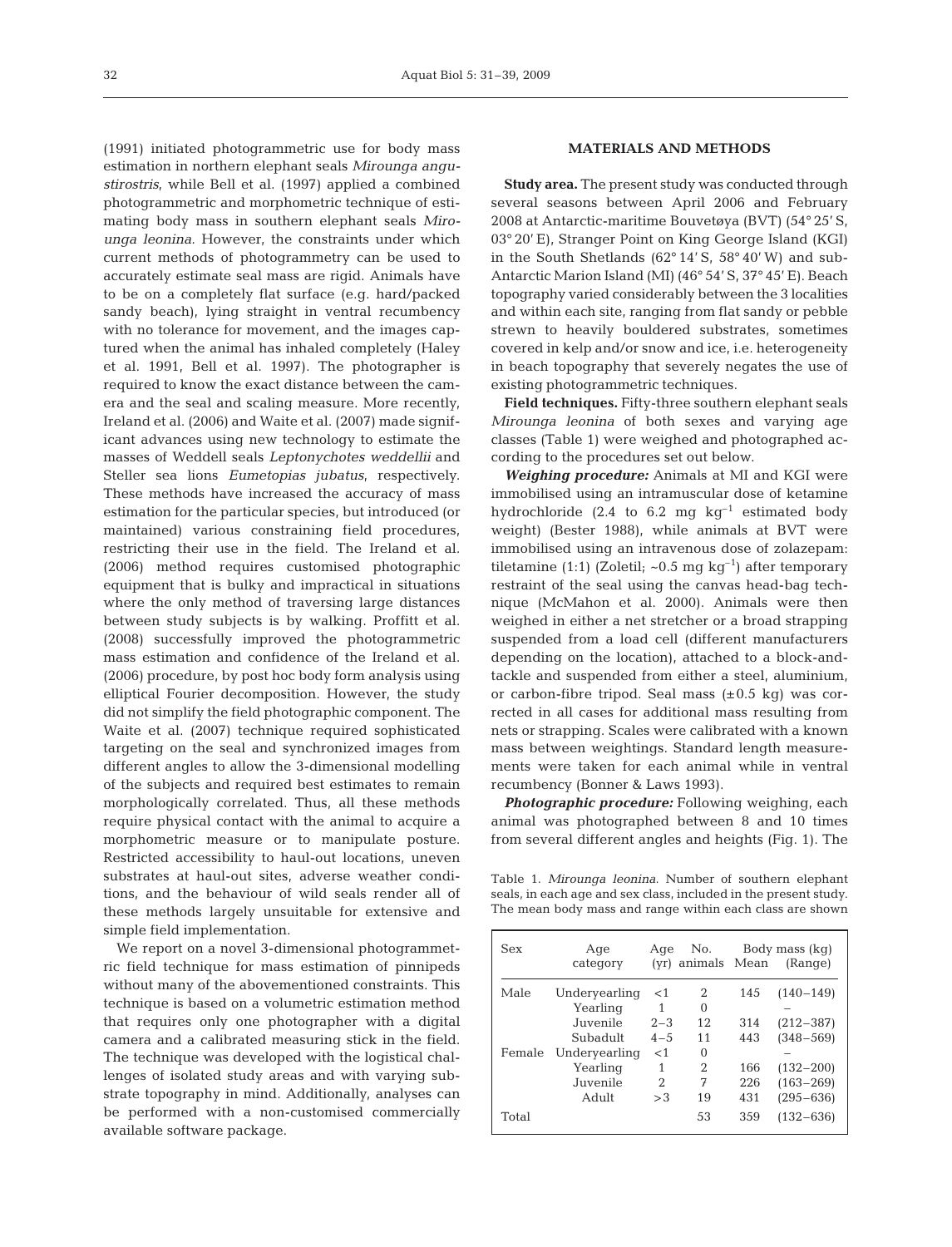placement of camera stations (i.e. the approximate angle relative to the animal from which the photograph was taken) was roughly standardised (Fig. 1), but exact distances from the seal or measuring stick need not be known. A Canon EOS350D digital SLR camera (high resolution: 8 megapixels), with 18 mm Canon lens was used for photography at MI and BVT, while a Samsung Digimax 201 compact digital camera (medium resolution: 2 megapixels) at an EXIF focal length of 5.6 mm was used at KGI. An independent project was done for each of the 53 seals, and either one or the other camera was used per project. A single photographer circling the seal took the photographs.



Fig. 1. (A: top view) Placement of camera stations (positions from which the photographs are taken) around the object to be modelled; (B: side view) photographs should be taken at varying heights around the object. Note the placement of the low-angle perpendicular (Perp) cameras. Numbered camera station: most important photographing positions for best estimates

Miscellaneous objects (5 to 15; e.g. tags, tag applicators, etc.) were randomly distributed on the substrate immediately around the seal as landscape/substrate markers (in addition to natural markers such as stones). Importantly, these markers remained unmoved during photography. A calibrated measuring stick, 150 cm in length, was placed somewhere amongst the markers to provide a scaling measure and also remained unmoved. The whole seal, markers and measuring stick were included in each photograph where the camera station allowed. Providing that the measuring stick/each marker was entirely visible in at least 3 of the photographs in a project, the seal in the

> foreground obscuring markers and/or measuring stick behind it was acceptable. Given the objective of providing a photogrammetric method with tolerance for seals resting on a variety of substrates (for applicability in the natural scenario), the substrate on which the animal was resting was categorised as either even (flat) or uneven (rough). Even surfaces had no depressions or protuberances (rocks), and a flat plane had little or no curvature under the seal (e.g. a hard sandy or finely pebbled beach). Uneven substrates had significant depressions or protuberances under the seal (such as a rocky/boulder beach, undulating moult wallow, or deep kelp bed), which may displace or 'swallow' some of its volume. On uneven substrates, the seal can thus be classified as not having a uniform planar surface where its body is in contact with the substrate. The body posture of seals was not manipulated for photographic purposes, and subjects were left undisturbed to assume a position of choice after the weighing procedure.

> **Photogrammetric analyses.** *Volumetric estimation:* Volumetric estimation procedures were performed using the commercially available 3-dimensional (3D) modelling software package, Photomodeler Pro Version 6.2 (EOS Systems Inc.). In an independent, stringent evaluation of this software, Deng & Faig (2001) confirmed the high level of accuracy in the creation of the relevant 3D space, justifying its use especially for digital close-range (i.e. not remote sensing) photogrammetry. The initial step (prior to fieldwork) is to individually calibrate each camera (and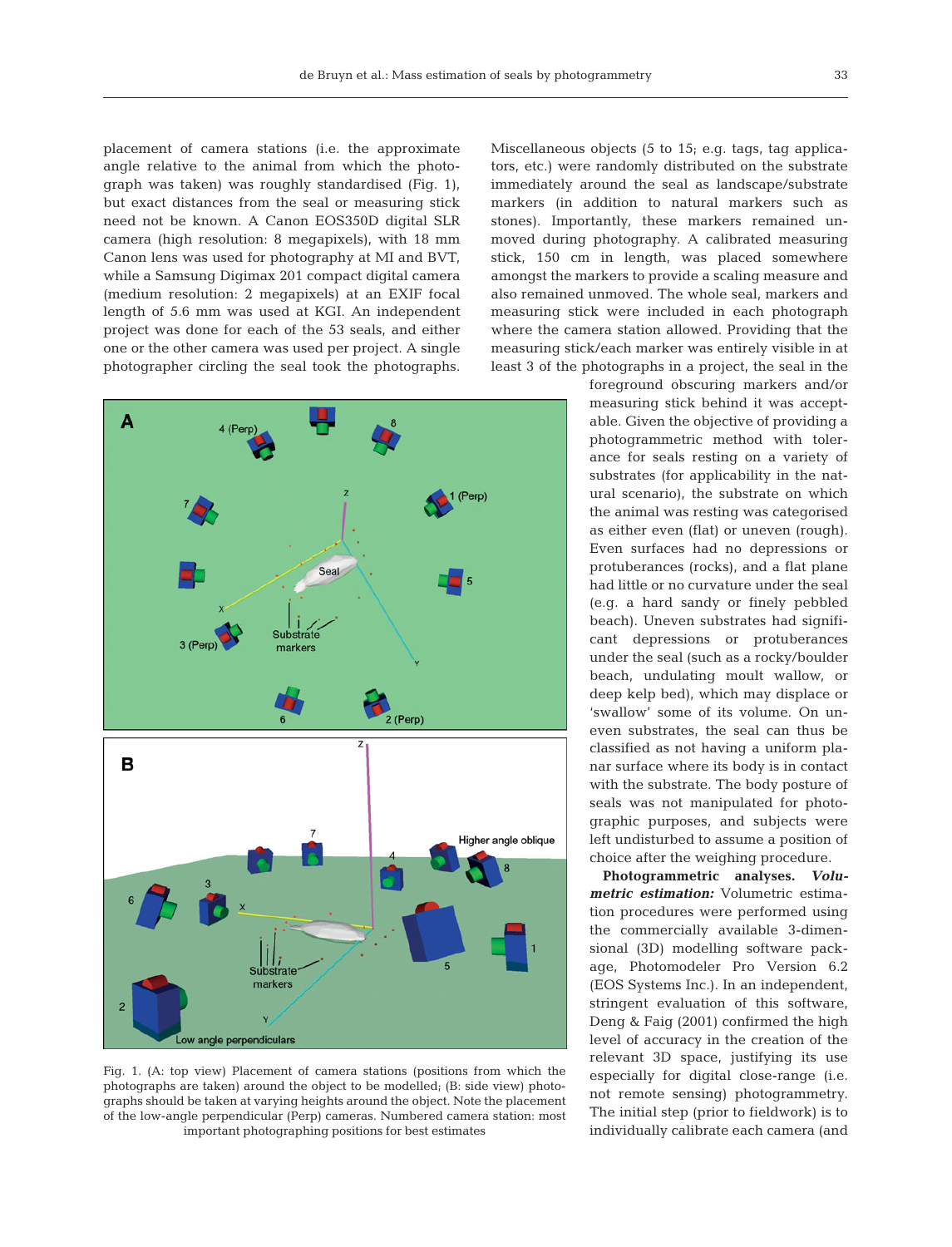relevant lens combination) using the procedure and test pattern provided by the software. The program requires calibration resulting in known focal length of the lens, the digitizing scale (the charge-coupled device [CCD] format size of a digital camera), the principal point (where the optical axis of the lens intersects the photograph) and the parameters that describe the distortion characteristics of the lens. Following camera calibration, the photographer need not know the distance from the object, and each camera station can be randomly placed at various distances (and heights) around the object. This provides the option for using images from different non-identical cameras in one project provided each camera is calibrated (see Photomodeler Pro help file). Calibration for each camera/ lens combination occurs only once before its first use.

We initially attempted to create a 3D model of each seal based on the technique used by Waite et al. (2007) for Steller sea lions, whereby orientation points on the seal are cross-referenced between photographs to create a 3D space. Our attempts at this method failed because, firstly, natural marks on seals are scarce and/or difficult to identify for cross-referencing between photographs, and, secondly, seals (even when immobilised) move when breathing or otherwise, resulting in slight shifts of orientation points between photographs. To surmount this problem, initial 3D model construction was shifted away from the seal and focussed on the inanimate elements of each photograph, the substrate landmarks. Points identified on substrate markers (nat-

ural or inserted) were then cross-referenced between photographs containing those points, to create a 3D space within which to continue the model construction. On average, 22 (range: 16 to 36) cross-reference points were used per individual project (e.g. Fig. 2) to orientate all photographs, although all points were not visible on all photographs in a project. The software requirements for maintaining minimum 'residual error (RMS)' of each point (below 5.0; see Photomodeler Pro help file) on each photograph were adhered to (see Graff & Gharib 2008 for details of accuracy in point-based 3D volumetric measurement systems). Once all photographs were successfully orientated based on the cross-referenced substrate points and an acceptable (RMS < 5.0) 3D space created as a result, the scale measure was marked on this orientated substrate (Fig. 2). The object (seal) shape was subsequently modelled in this 3D space using the

'silhouette' method (Fig. 2) of object model construction (see Photomodeler Pro help file). In the case of visual obstruction of a part of the seal, e.g. by rocks in the foreground of the photograph, the imaginary outline was followed. If >30% of the seal was obstructed from view, the photograph was discarded.

Seal silhouettes were sequentially traced for each photograph (1 silhouette photograph<sup>-1</sup>), and volumetric estimates were obtained after the addition of each silhouette, starting at 3 silhouettes (the minimum needed to create a shape) through to 10 silhouettes, to test if volume estimates reached an asymptote after the addition of a specific number of photographs (camera stations) to the project. The Photomodeler Pro measuring tool was used to assign a scaling measure to the project based on the measuring stick in the photographs. To test if morphometric measures of the seal should be used as a scaling measure to improve ultimate estimates (see Waite et al. 2007), we marked the standard length of the seal on the photographs, assigned this as the scaling measure for the model, and compared the derived volumetric estimate with that gained from using the measuring stick in the image. Standard-length-scaled and measuring-stick-scaled volume estimates were compared for all 53 projects.

We extended/constricted some silhouettes in a project incorrectly (but realistically) to mimic head-, flipper-, or breathing-related movement between photographs and recalculated the volume estimates. Frontflippers were not included in the silhouette outline,



Fig. 2. Image of a southern elephant seal depicting the 2 scaling measures used separately for calculation of volume: a measuring stick (a) or standard length (b). Note the silhouette line (c) traced on the outline of the seal, which has been cross-referenced with similar silhouettes traced around the same animal on other photographs. Substrate markers (randomly numbered) have been used to create a 3-dimensional space, by cross-referencing these points with the same points on other photographs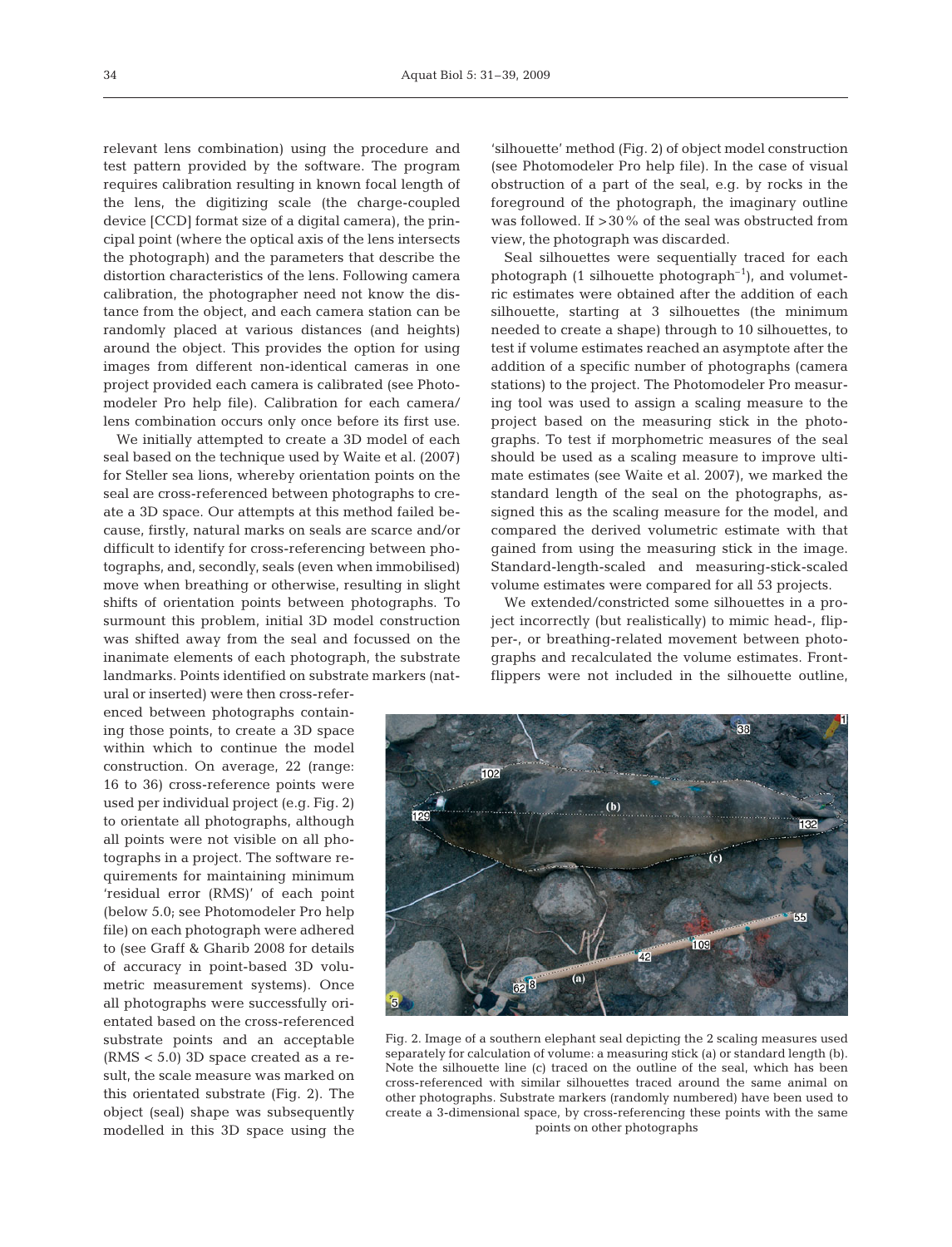but hind-flippers were. Front-flippers are easy to exclude by following the bodyline of the seal. Head and hind-flipper movement of up to 45° (angle between 2 head positions in the same project) in any direction was mimicked, while some full inhalation silhouettes and some complete exhalation silhouettes were modelled in the same project. Totally immobile and 'movement-related' volume estimates were compared for 20 projects.

To test Photomodeler Pro's specification that projects with overall project RMS < 5.0 are accurate, we reorientated 10 animals 3 times as separate projects to test whether variation in substrate cross-referencing quality (that may be caused by different users for example) caused variation in ultimate volume estimates.

*Mass estimation:* The volume estimates of each object gained from Photomodeler Pro were separately multiplied by 2 different density values to calculate the mass of each seal. Firstly, the annual haul-out cycle of southern elephant seals (Kirkman et al. 2001, 2003, 2004) and its effect on body composition (blubber vs. lean-mass) were considered. Mean percentage body blubber content for seals of different sexes and ages (Bryden 1972, Slip et al. 1992, Carlini et al. 1999, 2005, Field et al. 2005) were converted into a blubber to lean-mass density ratio based on the densities of blubber (0.95 kg  $\text{m}^{-3}$ ; Gales & Burton 1987) and lean-mass  $(1.10 \text{ kg m}^{-3})$ ; Le Boeuf et al. 2000), and this ratio was applied to the volumetric estimates to obtain estimated mass. Secondly, a density of 1.01 kg  $m^{-3}$ , the mean  $(\pm 0.04 \text{ kg m}^{-3})$  total-body density for healthy mammals regardless of total body fat content (Durnin & Womersley 1974, Wang et al. 1999), was used for mass estimation of all animals. Use of the latter broadly applicable density thus precluded judgement of the body condition of the seals.

*Data analysis:* The deviation in predicted mass to measured body mass (% under- or overestimate, hereafter called percentage error) was calculated for all projects and was used to evaluate predicted mass estimates. Firstly, we determined the minimum number of photographs that a project should use by comparing volumetric estimates from projects spanning 3 to 10 photographs. Then we tested for differences in percentage error from projects using a measuring stick or a standard length morpho-measure scale (Fig. 2). We also compared the percentage error from different cameras, although we were not able to compare the effect of different cameras on the same subject. Since camera differences were non-significant, and the use of a measuring stick resulted in significantly lower deviation from measured mass (see 'Results'), we grouped data from all study sites and used data from measuring-stick-scaled projects only in subsequent analyses. We compared the percentage error for all

projects based on a mean density of 1.01 kg  $m^{-3}$  and on a blubber-to-lean-mass density ratio as predicted by haul-out type. Using the best volume to mass density conversion factor, we computed the mean effect of missing a single perpendicular photograph, or missing photographs encompassing an entire side view (180°), compared to the full view model by deleting relevant photos from full view projects. We fitted a general linear model to evaluate the effects of animal sex, age class (juvenile, subadult, adult), haul-out type (winter, pre-moult, mid-moult, post-moult), head movement during photographs (present or absent), and substrate (even or uneven) on predicted mass estimates. All analyses were performed using STA-TISTICA 7.0 (StatSoft), except the linear model that was fitted in SAS 9.1 (SAS Institute). Data were tested for normality using Shapiro-Wilk's *W*-test. The deviation in predicted mass to measured mass (percentage error) is presented as means  $\pm$  95% CI, and probability values are considered statistically significant at  $p \le 0.05$ .

#### **RESULTS**

Our results indicate that confident (percentage error  $95\%$  CI from  $\pm 1.34$  to  $\pm 3.83\%$  depending on the field scenario) mass estimates of southern elephant seals *Mirounga leonina* relative to measured mass can be obtained by the use of this method. A mean of 6 min (range: 2 to 10 min) in field effort was required for photography of each of the 53 animals. On average, 50 min (range: 20 to 210 min) were required by a user to create a 3D modelled space and object shape (i.e. 1 project).

#### **Volumetric estimation**

The same project cross-referenced anew (3 repeats) never provided identical project RMS values. However, in maintaining RMS < 5.0 for each of the 3 projects, ultimate volumetric estimates of the seal shape between the 3 iterations varied only by a third of a percent (range: 0.02 to 0.28%). Mean overall project RMS for individual projects ( $N = 53$ ) was 1.518 pixel units (range: 0.774 to 3.576).

The 'totally immobile' and mimicked 'movementrelated' volume estimates tested in 20 projects were identical. If the bulk of the body shifted more than ~15 cm in any direction between photographs, the resulting 3D model was visibly affected, resulting in 'tolerance violation' (see Photomodeler Pro help file), and the software rendered the volume calculation unsolvable.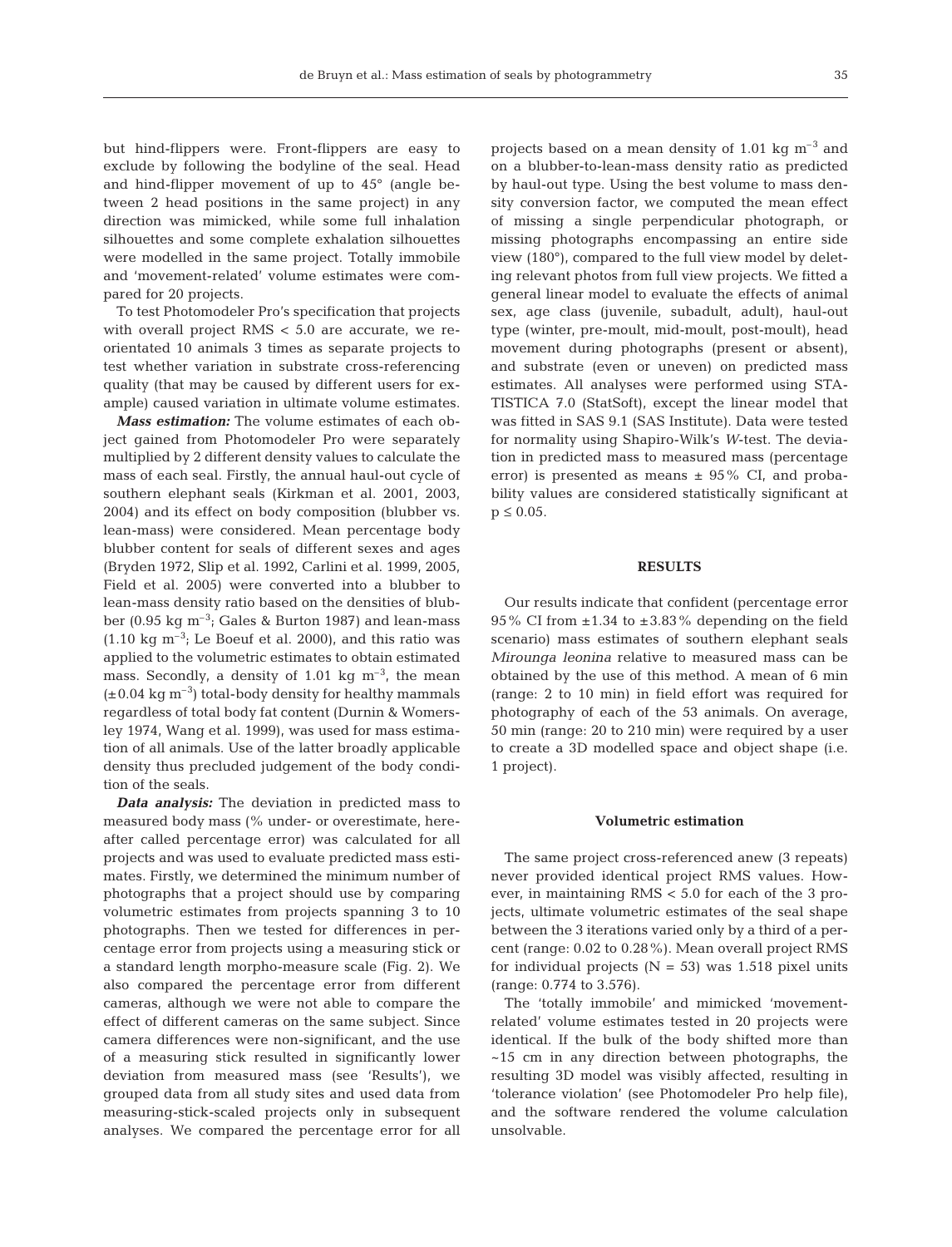Project volume estimates improved significantly with every additional silhouette (after 3) included in the model (dependent *t*-test, from 3 to 8 photographs, p < 0.01). An asymptote was reached at 8 photographs  $(t_{(8-9 \text{ photons})} = 0.35, \ p = 0.72; t_{(8-10 \text{ photons})} = -1.10,$ p = 0.28; Fig. 3). Adding additional photographs to an 8-image project (mean project silhouette volume 0.355  $\pm$  0.033 m<sup>3</sup>), therefore, did not significantly improve volume estimates (mean project silhouette volume for 10-image project:  $0.352 \pm 0.033$  m<sup>3</sup>).



Fig. 3. Number of cross-referenced silhouettes (1 silhouette per photograph) required in Photomodeler Pro before an asymptote of volumetric estimation was approached. Volumetric accuracy increased significantly with addition of every silhouette up to 8 photographs in a project. \*\*\*Significant decrease in volumetric predicted error (p < 0.001)

Table 2. *Mirounga leonina.* Predictive equations to approximate body mass of southern elephant seals. The full-view model depicts a minimum of 8 photographs, including all perpendiculars and all sides of the object (Fig. 1).  $R^2$  values are the resultant linear regression fit of measured mass to predicted body mass for this dataset. PBM: predicted body mass (kg); ME: mass estimate from photogrammetric volume (kg)

| Model                       | Equation                                   | N  | $R^2$ |
|-----------------------------|--------------------------------------------|----|-------|
| Even substrates:            |                                            |    |       |
| Full view                   | $PBM = ME - [ME \times (0.085 \pm 0.013)]$ | 40 | 0.98  |
| Missing one perpendicular   | $PBM = ME - [ME \times (0.108 \pm 0.019)]$ | 31 | 0.97  |
| Missing an entire side view | $PBM = ME - [ME \times (0.244 \pm 0.026)]$ | 40 | 0.96  |
| Uneven substrates:          |                                            |    |       |
| Full view                   | $PBM = ME - [ME \times (0.006 \pm 0.027)]$ | 13 | 0.98  |
| Missing one perpendicular   | $PBM = ME - [ME \times (0.004 \pm 0.038)]$ | 5  | 0.97  |
| Missing an entire side view | $PBM = ME - [ME \times (0.099 \pm 0.034)]$ | 13 | 0.97  |
|                             |                                            |    |       |

## **Mass estimation**

Mass estimates of full-view projects based on a measuring stick had less variation and were closer to measured mass  $(9.71 \pm 1.27\%)$  than those based on morphometric standard length measurements  $(12.73 \pm 2.30\%;$ dependent *t*-test,  $t_{104} = -2.78$ ,  $p < 0.01$ ). The 2 different cameras used had similar percentage error estimates (Canon:  $8.60 \pm 2.91\%$ ; Samsung:  $10.10 \pm 1.37\%$ ; independent *t*-test,  $t = -1.03$ ,  $p = 0.31$ ). Model accuracy decreased significantly when the ratio density method was used compared to estimates based on a mean density of 1.01 kg m<sup>-3</sup> (dependent *t*-test,  $t_{52} = -36.48$ , p < 0.001). The full-view model consistently overestimated measured mass  $(6.59 \pm 1.52\%)$ . Overestimates of predicted mass increased further when a single perpendicular angle or an entire side view were deleted from projects, with the percentage error significantly higher than for the full model (repeated-measures ANOVA,  $F_{2,70}$  = 203.46,  $p < 0.001$  for both perpendicular  $(9.36 \pm 2.09\%)$ and missing side view  $(20.83 \pm 2.72\%)$  models (Tukey's HSD post hoc test for unequal sample sizes;  $p < 0.01$ ). The variables included in the linear model explained little of the remaining variation in photogrammetric mass estimates ( $F_{5,41} = 4.69$ , p = 0.018, R<sup>2</sup> = 0.36), with substrate type the only significant determinant (beta  $=-8.25$ ,  $F = 17.78$ ,  $p < 0.001$ ). Even substrates resulted in an overestimate of predicted mass with narrow confidence intervals  $(8.54 \pm 1.34\%)$ , while uneven substrates provided estimates close to the measured mass  $(0.57 \pm 2.69\%)$ , albeit with greater variance.

#### **Predictive equations**

We applied equations to the predicted mass data (based on the mean percentage error) to adjust the mean

> overestimation of measured mass as estimated by this method (Table 2). All equations are dependent on the use of a measuring stick for volumetric scaling in the project and a mean density volumetric conversion factor of 1.01 kg  $\text{m}^{-3}$ .  $\text{R}^2$  values were derived by plotting measured mass against predicted mass, and corrected mass using the appropriate equations (Fig. 4).

#### **DISCUSSION**

This photogrammetric mass estimation method centres on the accurate estimation of the volume of an object within a 3D space orientated by cross-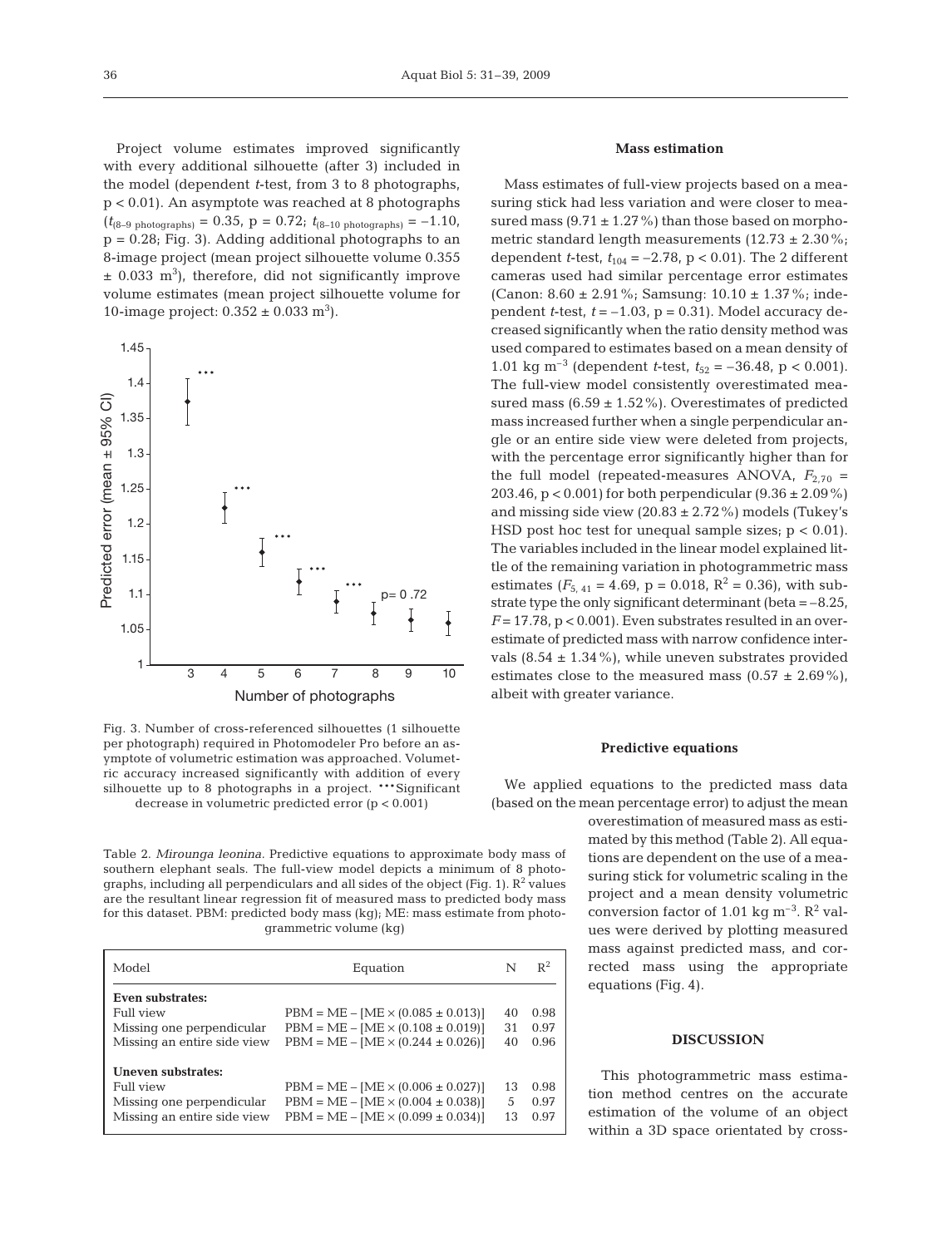

Fig. 4. *Mirounga leonina.* Regression of predicted body mass against measured body mass for southern elephant seals on even and uneven substrates. (A,B) Predicted mass values obtained from full-view photogrammetric projects; (C,D) predicted mass estimates multiplied by the appropriate correction factors given in Table 2. Dotted line: true regression line  $(intexcept = 0, slope = 1)$ 

referencing of inanimate points surrounding this object. This approach ensures that the animate object to be modelled (the seals *Mirounga leonina* in our case) is not dependent on features of itself, but rather on the more stable substrate to create an accurate 3D space. This liberates many constraints associated with the modelling of an object (Proffitt et al. 2007, 2008), such as absolute immobility of the object, clearly recognisable 'landmarks', or measures on the object (morphometrics), and specific object postures or shapes (Haley et al. 1991, Bell et al. 1997, Ireland et al. 2006, Waite et al. 2007). In so doing, this 3D modelling procedure addresses our objective for simple photography of seals (without physical contact) on a variety of substrates without the need for sophisticated, bulky, or customdesigned equipment. Because cross-referenced silhouettes do not depend on accuracy measures of the silhouetted object, but rather on the surrounding substrate markers, slight movement of the object (and thus the marked silhouette), or object complexity, has a limited influence on ultimate project accuracy and the volume estimate. Thus, although an animal needs to be stationary, our results suggest some tolerance for movement (particularly of head or appendages). Additionally, this method diverges from the morphometricto-body-mass scaling procedures used to date. Firstly, it removes the constraint to immobilize and physically measure study subjects. It can therefore be used on stationary seals without the need to handle seals. Secondly, this method is not restricted to the scaling relationships of a specific species. In light thereof, it seems probable to determine the volume of a large mammal regardless of the species or surroundings, and to calculate the mass of a particular animal based on the narrow total-body density range applicable to mammals (Durnin & Womersley 1974, Wang et al. 1999). However, our results are based only on southern elephant seals, and while the physics and functionality of the software and method suggest their applicability to other mammalian groups, their accuracy therein remain to be confirmed.

The immobility of the study subject when using this method is a by-product of the single photographers' need to circle the animal (for field application); however, the software provides the option for the processing of photographs depicting the same object but produced by different calibrated cameras. In projects where seals rested on highly uniform substrates (e.g. snow, sand), the addition of non-natural substrate markers (e.g. unique coloured marbles) around the seal reduced analysis time considerably (searching for natural markers required less time). Three iterations of 3D space construction for the same project did not produce identical results due to the difficulty (even for the same user) of placing a mark on exactly the same pixel in an image in 3 exclusive at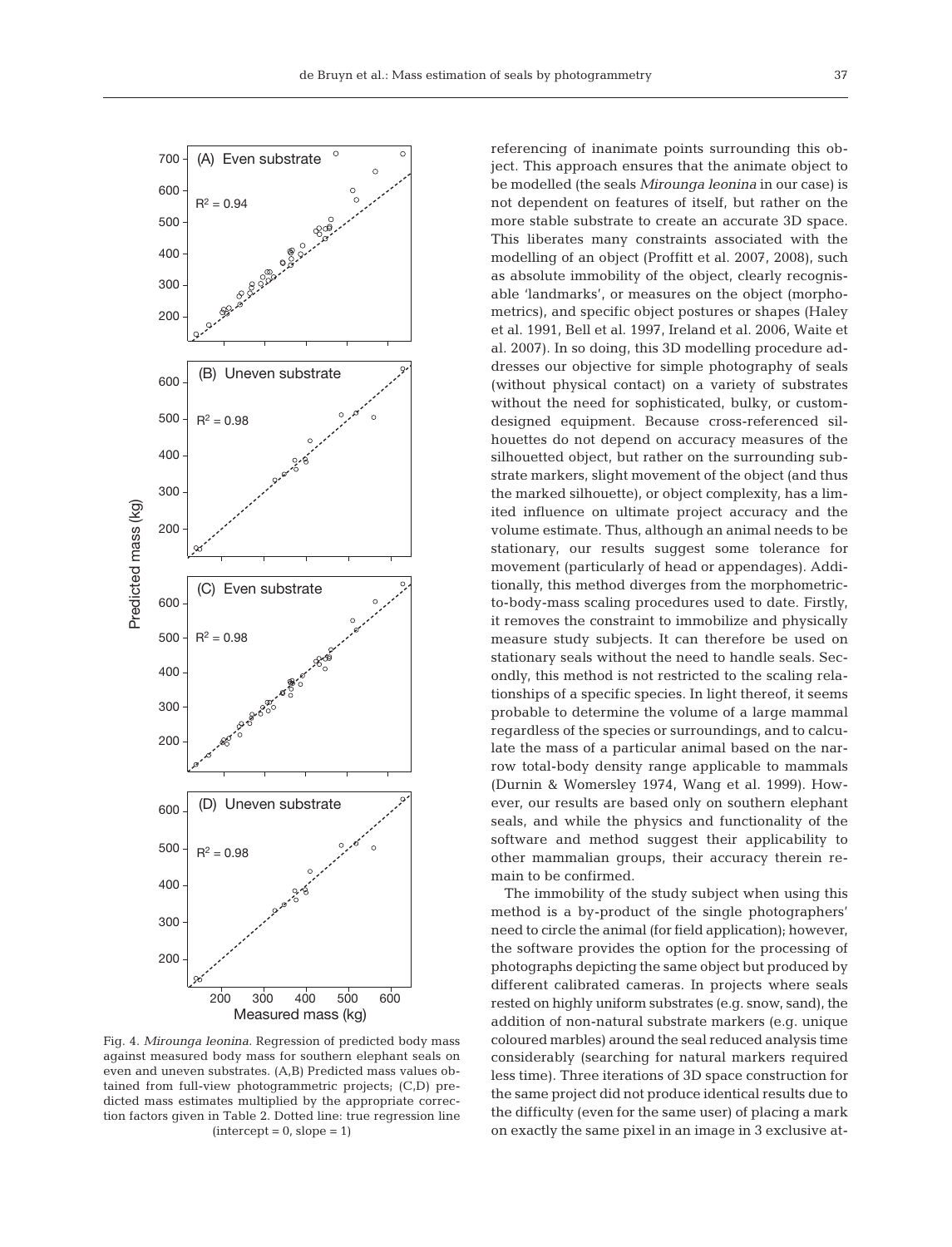tempts. However, ultimate volumetric estimates of the seal shape between the 3 iterations (e.g. different users) remained negligible if software stipulations were adhered to (i.e. RMS < 5.0). No significant difference between the use of a medium- or high-resolution digital camera was evident in estimates. Consequently, one is not obliged to purchase expensive or sophisticated digital camera equipment to apply this method.

High- and low-angle photographs from camera stations around the subject (top views — Fig. 1, *z*-axis are especially useful, albeit not crucial) are critical for accurate model construction (de Bruyn pers. obs.). This is due to the silhouette method simply calculating the shape and size of an object from the silhouette projection algorithm when the silhouette is referenced on 3 or more orientated photographs. This effectively means that a missing side view results in an overestimation of the extent of the object on the opposite side of the missing camera stations, because camera stations are not sufficiently angled to allow the software to trim the model. This silhouette projection algorithm is also likely the cause for the difference in mass estimates between animals on even and uneven substrates. Because photographs of the object cannot be captured from a camera station exactly at/or lower than ground level, the 3D model based on silhouettes results in a convex, rather than a planar, lower surface for the object. The volume of an animal resting on an uneven substrate where some of its volume may in reality be 'swallowed' by a depression under it would therefore be more correctly modelled as having a convex lower surface. The greater variance around estimates for uneven surfaces results from not every animal on an uneven surface having a completely convex lower surface (e.g. sometimes it may be partially convex and partially concave due to uneven terrain). An animal resting on an even surface would, in reality, have a planar lower surface, but that would still be modelled as convex, resulting in the consistent overestimates (but with greater confidence) reported here. We provide predictive equations for field scenarios where an incomplete set of photographs is available (missing a side view due to a large boulder preventing camera stations on a specific side for example) for subjects resting on even or uneven substrates, but caution their use for high-accuracy mass estimations.

An added advantage of using the substrate point referenced 3D space method (present study) is that a measuring stick can be photographed on the substrate where the animal was situated, after its departure. These photographs are then orientated with those in which the subject is present to provide a scale to the project. Alternatively, a unique feature on the substrate can be measured after photographs were taken and included as the scaling measure. The significantly

poorer performance of a morphometric measure as compared with an inanimate measure in the project results from the inability to accurately mark standard length on animals in the photographs. This could be due to some points of the animal (such as the tail tip) not being visible on photographs, movement of the head resulting in error when the apex of the nose is cross-referenced, or the posture of the animal.

The technique can greatly assist longitudinal studies (de Bruyn et al. 2008) that would traditionally have required reweighing of marked animals (Fedak & Anderson 1987). It reduces limitations for mass estimation under the following criteria: (1) use of a calibrated digital camera, (2) by taking at least 8 photographs around the stationary animal (Fig. 1) and including sufficient substrate in each photograph to facilitate point identification, and (3) by including a measuring stick (preferably >1.5 m in length for large mammals) in at least 3 of the 8 photographs.

*Acknowledgements.* J. Hargrave and EOS Systems Inc. are thanked for their valuable input, W. N. Wilke provided technical assistance early in the present study, and we are indebted to the Marion Island 63rd and 64th expedition teams for their support, with special thanks to C. A. Tosh. The 5th Bouvetøya and the 2007/2008 Argentine Antarctic expedition teams assisted in the field, and J. Negrete helped with photography on KGI. The Department of Environmental Affairs and Tourism provided logistical support (for Marion and Bouvet Islands) within the South African National Antarctic Programme, while the Dirección Nacional del Antártico provided logistic support at KGI. The Norwegian Polar Institute allowed the work on Bouvetøya. The Department of Science and Technology, through the National Research Foundation (South Africa), financed the project, while P.J.N.d.B. benefited from a National Research Foundation Grantholderlinked doctoral bursary within the project 'Conservation of Seabirds, Shorebirds and Seals' that funds a consortium of researchers led by L. Underhill of the Animal Demography Unit, Department of Zoology, University of Cape Town. We thank 3 anonymous reviewers for their valuable input. All procedures at MI have ethics clearance from the Animal

Use and Care Committee (AUCC) of the Faculty of Veterinary Science, University of Pretoria, South Africa, under AUCC 040827-023. The procedures at KGI were approved by the Argentinean Dirección Nacional del Antártico (environmental office), while the Norwegian National Animal Care Authorities regulations were followed for the work on Bouvetøya.

#### LITERATURE CITED

- ► Bell CM, Hindell MA, Burton HR (1997) Estimation of body mass in the southern elephant seal, *Mirounga leonina*, by photogrammetry and morphometrics. Mar Mamm Sci 13: 669–682
	- Bester MN (1988) Chemical restraint of Antarctic fur seals and southern elephant seals. S Afr J Wildl Res 18:57–60
	- Bonner WN, Laws RM (1993) Morphometrics, specimen collection and preservation. In: Laws RM (ed) Antarctic seals: